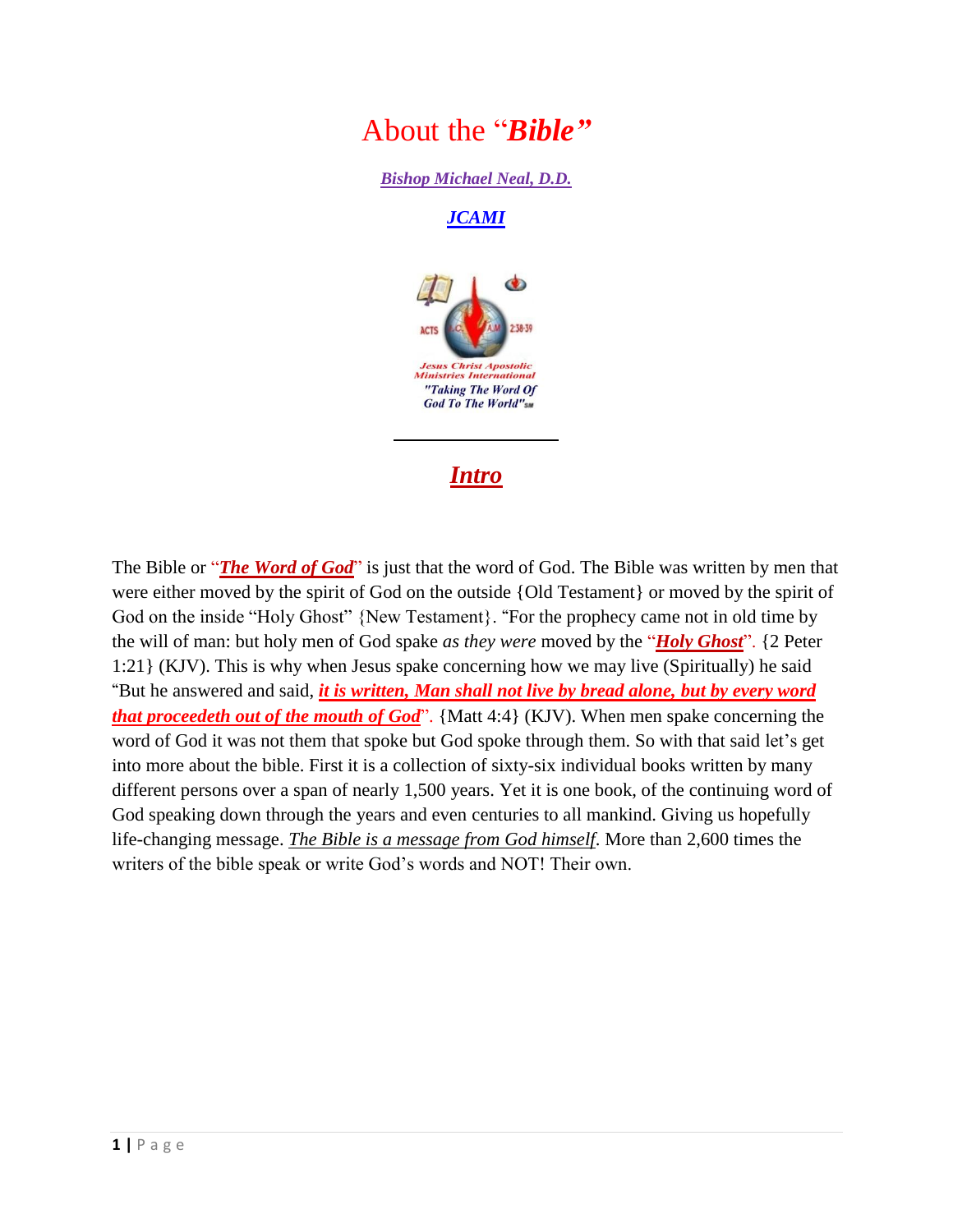## *How did we get the Bible*

Books of the bible were written by different individuals and reflect their individual styles and circumstances. Written in both good time and bad times in both their life's and those around them. Yet the words they penned accurately convey the full message of God and all that God intended to communicate.

The first thirty-nine books of the Bible are called the Old Testament. They were mostly written in Hebrew, although parts of the book of Daniel and Ezra were written in Aramaic, a related language. The Jewish people regarded these books as sacred, and they very carefully copied them word for word, with every care taken to avoid any errors. About a hundred years before Christ, the Old Testament was translated into Greek.

The twenty-seven books of the New Testament were written in Greek between about AD 40 and AD 95, {Note:  $BC = before Christ, AD = in the year of our Lord$ } and they were quickly recognized by believers as sacred. A number of individuals authored these books. Chapter and verse divisions were added much later to make it easier to find and remember the location of specific teachings. The New Testament is much of what are called Epistles {A letter written by an apostle} with most of the New Testament being written by them. They are letters to either someone (i.e. Timothy) or a group of people (i.e. the Corinthians). What a great source of information to have letters written by the very people who walked with our Lord and savior, to see the raising of the dead, the sight of the blind, walking on the water, and telling the storm "Peace be still" and it obeying him, and so, so many more. They saw it first hand and wrote it down, and this information came from so many people not just one or two or even the twelve that Jesus handpicked.

So by adding chapter and verse made it easier to remember, most modern English translations of the Bible take great care to accurately express in our language (English) the meaning of the Hebrew and Greek text so we can understand every word that comes from the mouth of God.

*Can we trust the bible?*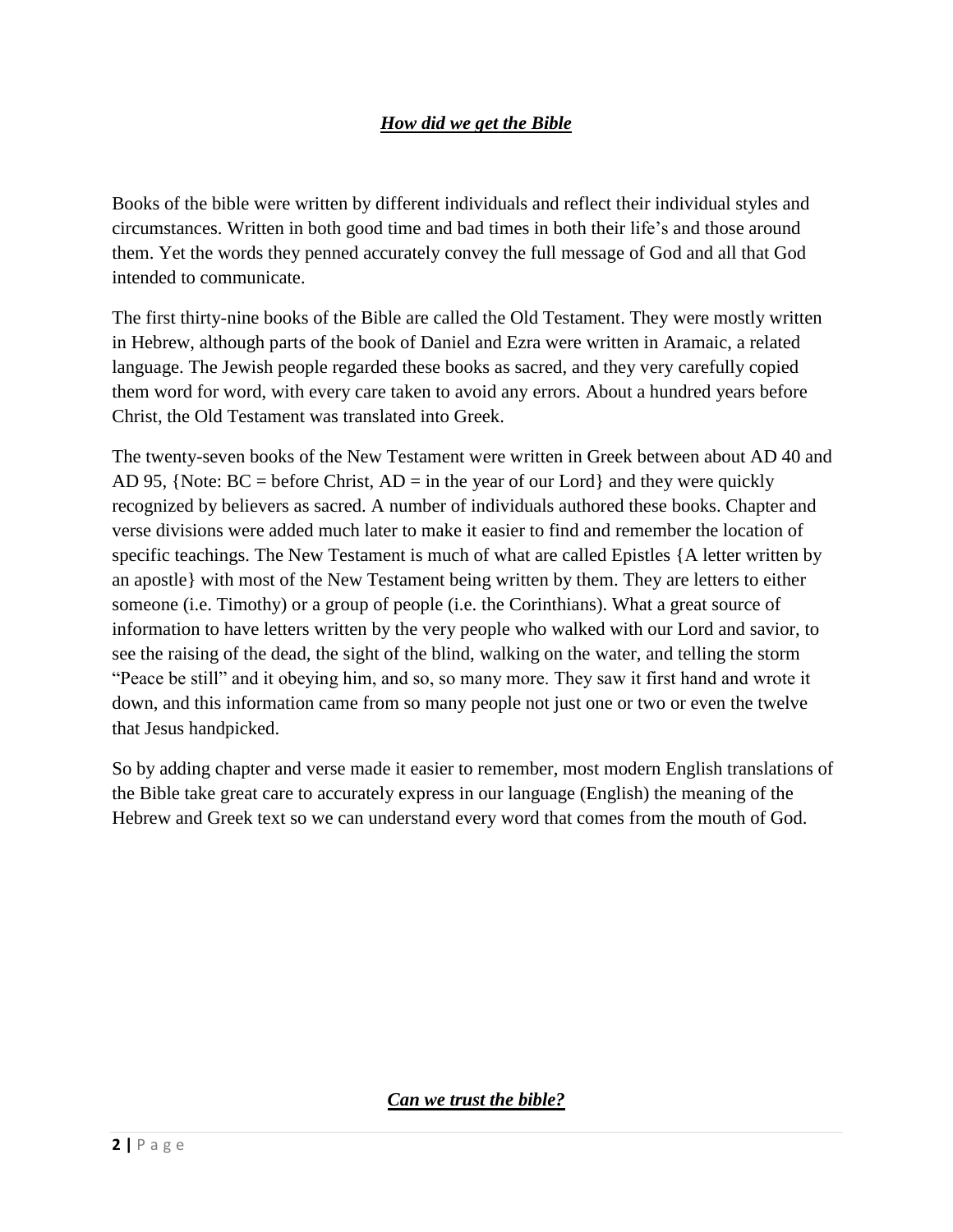The answer to that question is yes! No other source claiming to provide knowledge about God was written by so many different people over so many years and centuries, and yet conveys a totally consistent message. No other religious or secular source contains the hundreds of Predictions about the future as does the Bible because it is the Living word of God, Jeremiah stated "*his word* was in mine heart as a burning fire shut up in my bones" {Jer 20:9} (KJV).

No other source has prediction after prediction was exactly fulfilled, often hundreds of years after they were made. The only way this is possible is that God, who alone and all by himself can declare "The end from the beginning" as stated by Isaiah "Declaring the end from the beginning, and from ancient times *the things* that are not *yet* done, saying, My counsel shall stand, and I will do all my pleasure" {Isaiah 46:10} (KJV). No other book ever written has inspired so many and gave so many hope, with so many people all over the world that rely on this book, we can truly see how it is the word of God.

## *The Testaments*

The Old Testament is a collection of thirty nine books that were written between 1450 BC and 400 BC. They tell the story of God's special relationship with the family of Abraham, Isaac, Jacob, Moses which became the Jewish people and nation. God revealed himself to these people and started the plan to save all that would believe in him to remove the consequences of Sin.

The New Testament is a collection of twenty seven books, all of which were written in the first century. The New Testament continues to complete the story begun in the Old Testament and was mostly written by the Apostles as they were moved by the Holy Ghost. It tells the beginning of the Church and the teachings that Jesus began, and tells how to get saved and stay saved as well as foretelling the catching away of his people and the End of the World and what the new world will be like for all that believe in him and listen to his *Word The Bible*!

#### **In the name of Jesus**

*Amen*